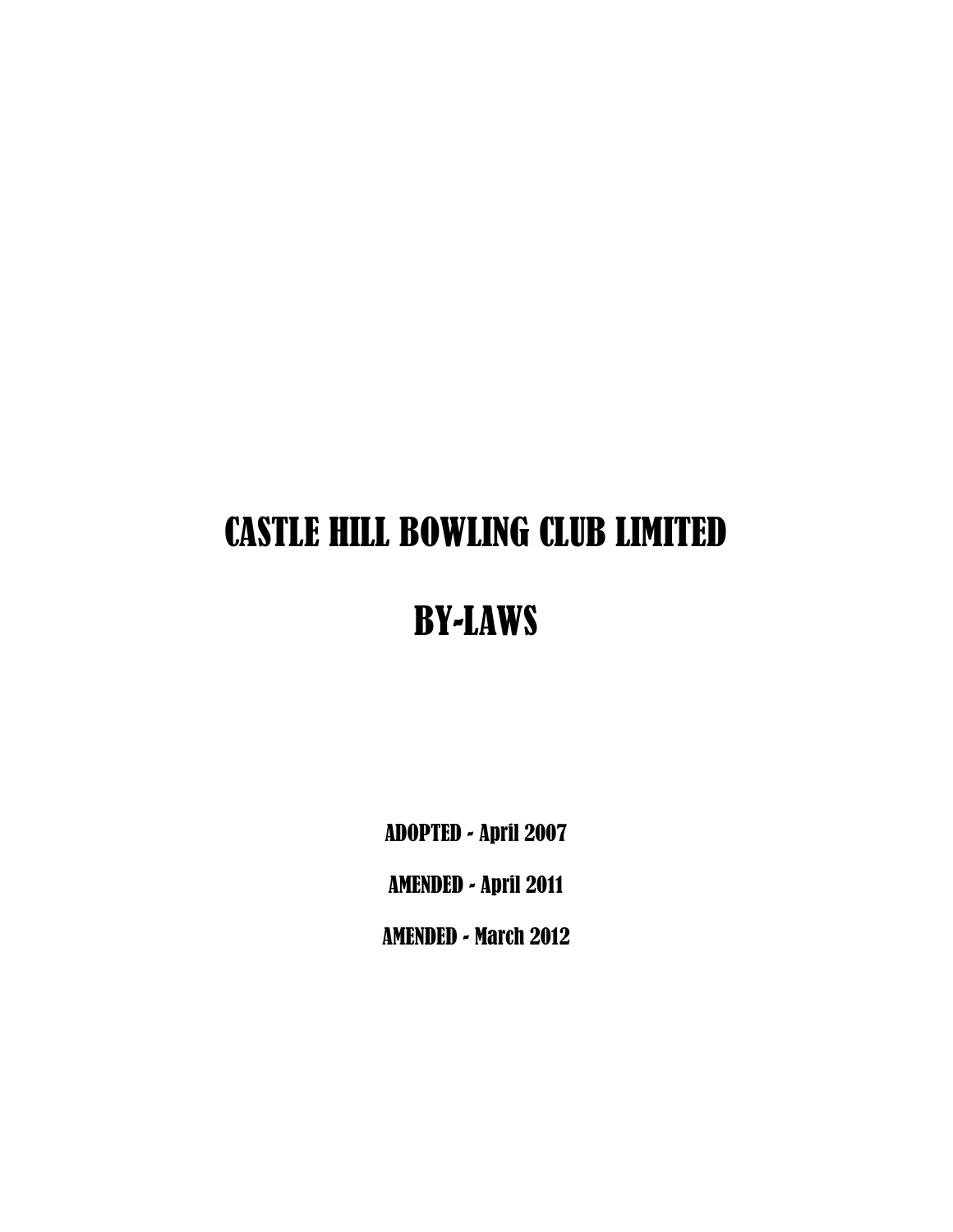## BY-LAWS OF CASTLE HILL BOWLING CLUB LIMITED

## TABLE OF CONTENTS

| BY-LAW                  |                                               | <b>PAGE</b>             |
|-------------------------|-----------------------------------------------|-------------------------|
| 1                       | <b>Preliminary</b>                            | $\overline{2}$          |
| $\overline{\mathbf{2}}$ | <b>Trading Hours</b>                          | $\overline{\mathbf{2}}$ |
| 3                       | <b>Duties of the Secretary</b>                | $\overline{\mathbf{3}}$ |
| 4                       | <b>Duties of the Treasurer</b>                | $\overline{\mathbf{3}}$ |
| $\overline{\mathbf{5}}$ | <b>Duties of the Bowls Secretary</b>          | $\overline{\mathbf{3}}$ |
| 6                       | <b>Duties of the Club Selectors</b>           | $\overline{\mathbf{3}}$ |
| 7                       | <b>Entry to the Club</b>                      | $\boldsymbol{4}$        |
| 8                       | <b>Dress</b>                                  | $\overline{\mathbf{4}}$ |
| 9                       | <b>Guests</b>                                 | 4                       |
| 10                      | <b>Consumption of Liquor</b>                  | $\boldsymbol{4}$        |
| $\mathbf{11}$           | <b>Playing Poker Machines</b>                 | $\bf{5}$                |
| 12                      | <b>Club Property</b>                          | $\overline{\mathbf{5}}$ |
| 13                      | <b>Conduct, Behaviour and Complaint</b>       | $\overline{5}$          |
| 14                      | <b>Staff Control</b>                          | 6                       |
| 15 <sub>15</sub>        | <b>Disciplinary Proceedings</b>               | 6                       |
| 16                      | <b>Cashing of Cheques</b>                     | 6                       |
| 17                      | <b>Function Room / Auditorium</b>             | $\overline{\mathbf{I}}$ |
| 18                      | <b>Reimbursement of Expenses</b>              | 7                       |
| 19                      | <b>Car Parking</b>                            | $\overline{\mathbf{I}}$ |
| 20                      | <b>Prohibition of Canvassing</b>              | $\overline{7}$          |
| 21                      | <b>Posting of Notices</b>                     | 7                       |
| 22                      | <b>Conduct of Special and Annual Meetings</b> | 8                       |
| 23                      | <b>Club Lockers</b>                           | 8                       |
| 24                      | <b>Club Uniform</b>                           | 8                       |
| 25                      | <b>Control of Greens and Games</b>            | 8                       |
| 26                      | <b>Extreme Weather Policy</b>                 | 8                       |
| 27                      | <b>Bowls</b>                                  | $\boldsymbol{9}$        |
| 28                      | <b>Replacement of Equipment</b>               | $\boldsymbol{9}$        |
| 29                      | <b>Use of Green</b>                           | 10                      |
| 30                      | <b>Suggestions / Complaints</b>               | 11                      |
| 31                      | <b>Club Championships &amp; Competitions</b>  | 11                      |
| 32                      | <b>Bowling Sections (or Clubs)</b>            | 12                      |
| 33                      | <b>Social Bowling Members</b>                 | 13                      |
|                         | <b>Amendments to By-Laws</b>                  | 14                      |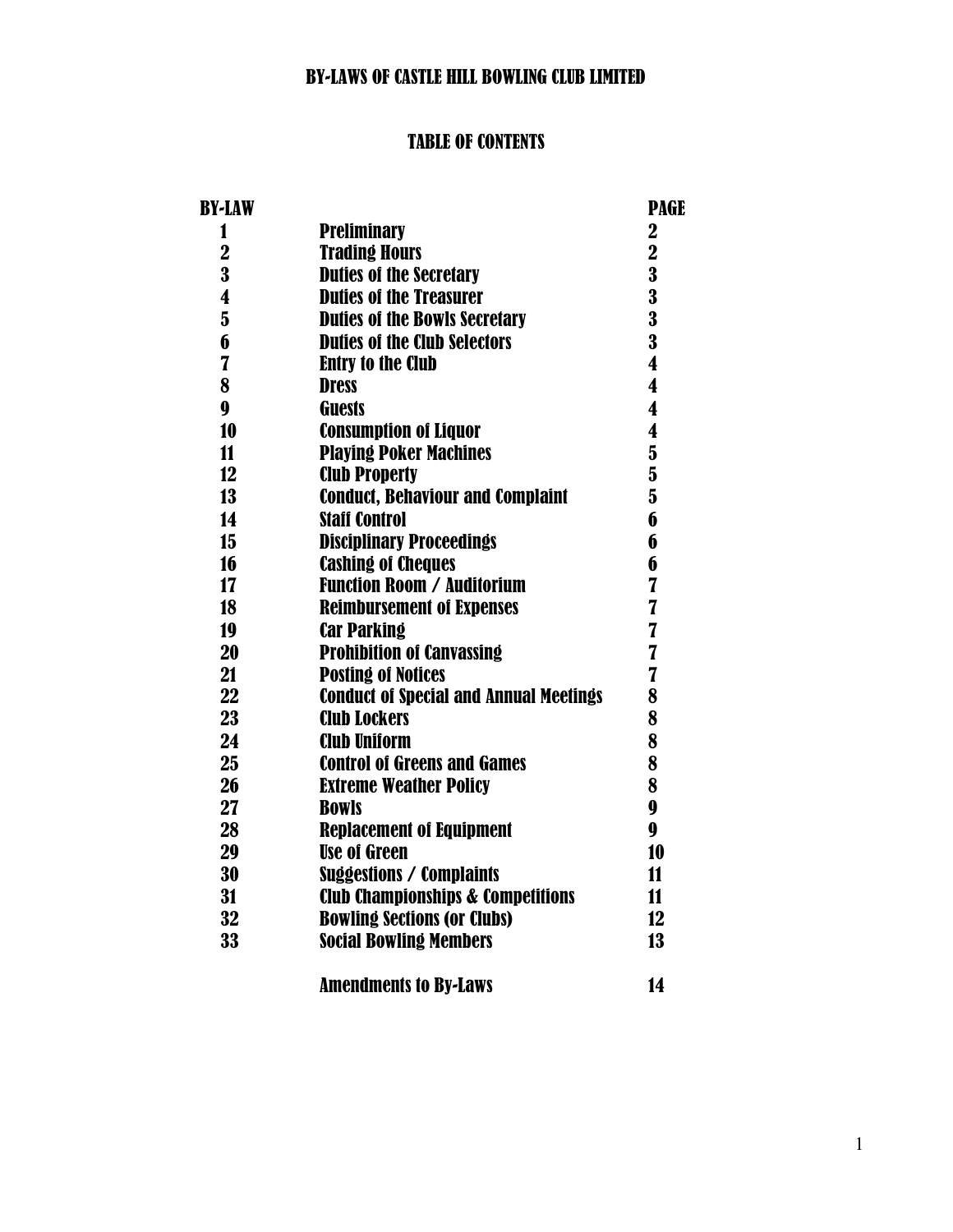#### CASTLE HILL BOWLING CLUB LIMITED A.C.N. 000 932 758

#### BY-LAWS

#### By-Law 1 – Preliminary

- 1.1 These By-Laws are made by the Board of the Club pursuant to the power conferred upon the Board by Rule 63(b) of the Constitution of the Club.
- 1.2 The Board may alter or repeal a By-Law as it may deem necessary or expedient for the proper conduct and management of the Club.
- 1.3 These By-Laws shall come into force and be duly operative upon posting on the Notice Board of the Club.
- 1.4 These By-Laws are to be read subject to the Constitution of the Club and in the event of any inconsistency, the Constitution shall prevail.
- 1.5 These By-Laws are binding on each member of the Club in the same manner as if each member had subscribed his name thereto.
- 1.6 In these By-Laws the expression "the Club" means the Registered Club known as "Castle Hill Bowling Club Limited."
- 1.7 Words importing the singular number include the plural and vice versa and words importing gender include the other gender.

## By-Law 2 - Trading Hours

- 2.1 The Board shall have the power to fix and from time to time to alter the opening and closing hours of the Club premises or any part thereof. This power may at the Board's discretion be delegated to the Management.
- 2.2 Unless otherwise determined, trading hours shall be as follows;

| Monday:                   | 3.00 p.m.    | to | 8.00 p.m.  |
|---------------------------|--------------|----|------------|
| Tuesday:                  | 11.30a.m     | to | 8.00p.m.   |
| Wednesday:                | 11.30a.m     | tο | 8.00 p.m.  |
| Thursday:                 | $12.00$ noon | to | 8.00 p.m.  |
| Friday:                   | 2.00 p.m.    | to | 11.00 p.m. |
| Saturday:                 | 10.00a.m.    | tο | 8.00 p.m.  |
| Sunday & Public Holidays: | 10.00a.m.    | tο | 7.00 p.m.  |

Special Events, i.e. Easter, Christmas etc. As determined by the Board from time to time.

- 2.3 Bottled and canned beer, bottled and cask wine and spirits purchased to be taken out of the premises, may only be removed from the premises between the opening and closing hours of the Club.
- 2.3 Members and guests shall vacate the Club premises a soon as practicable after trading ceases but in any event within fifteen (15) minutes after trading ceases.
- 2.4 No liquor will be made available, poker or keno machine service rendered or jackpots paid after the hours set out above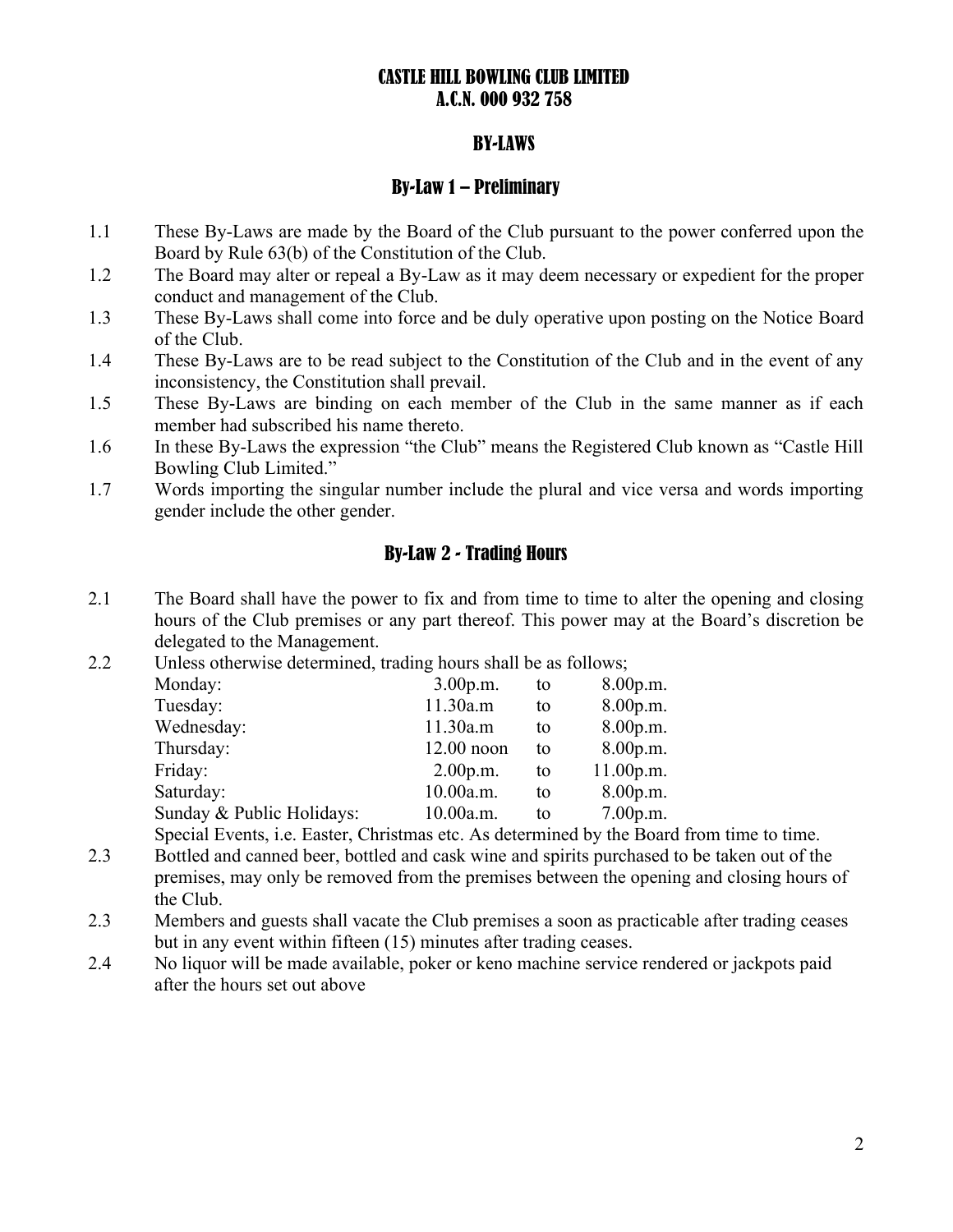## By-Law 3 - Duties of the Secretary

- 3.1 The Secretary of the Club shall perform his duties in accordance with the requirements of the Registered Clubs Act and the Corporations Act, Licensing Authorities and the Gaming and Betting Act and other applicable statutes in relation to poker and keno machines.
- 3.2 The Secretary is responsible to the Board of Directors and is the Secretary for the purpose of the Registered Clubs Act, who has been approved by the Licensing Court of N.S.W. to act in that capacity.
- 3.3 The Secretary shall carry out all the proper duties and instructions that the Board shall direct.
- 3.4 The Secretary shall convene and if requested attend meetings of the Board and Committees, taking minutes of the business transacted thereat and shall enter them in the Minute Book.
- 3.5 The Secretary shall conduct, keep and produce the correspondence in connection with the Club.
- 3.6 The Secretary shall keep at the Club premises a Register of Members and such other registers as may be required by the Constitution of the Club and any applicable laws.
- 3.7 The Secretary shall post on the Notice Board all notices required to be so posted by the Constitution or these By-Laws or as directed by the Chairperson of the Board.
- 3.8 The Secretary shall apply within the prescribed time for such registrations and renewals required by Statutes or Regulations made thereunder as are necessary for the business and carrying on of the Club.
- 3.9 The Secretary shall generally perform and carry out all the duties pertaining to the office of Secretary for the benefit of the Club and the well being of its members.

#### By-Law 4 - Duties of the Treasurer

- 4.1 The Treasurer of the Club shall perform his duties to the Board, to enable the Board to perform their duties in accordance with the requirements of Rules 105, 106 and 107 of the Constitution of the Club.
- 4.2 The Treasurer shall also carry out all the proper duties and instructions which the Board shall direct.

#### By-Law 5 - Duties of the Bowls Secretary

- 5.1 The duties of the Bowls Secretary for the Men's Bowling Club Section, are detailed in their Regulations / By-Laws, Rule 2.5.
- 5.2 The duties of the Bowls Secretary for the Women's Bowling Club Section are carried out by the Honorary Secretary, and are detailed in their Constitution and By-Laws, Rule 11(b).

#### By-Law 6 - Duties of the Club Selectors

- 6.1 The duties of the Club Selectors for the Men's Bowling Club Section are detailed in their Regulations / By-Laws, Rule 2.4.
- 6.2 The duties of the Club Selectors for the Women's Bowling Club Section, are carried out by the Match / Selection Committee, and are detailed in their Constitution and By-Laws, Rules 11(d) and 11 (e).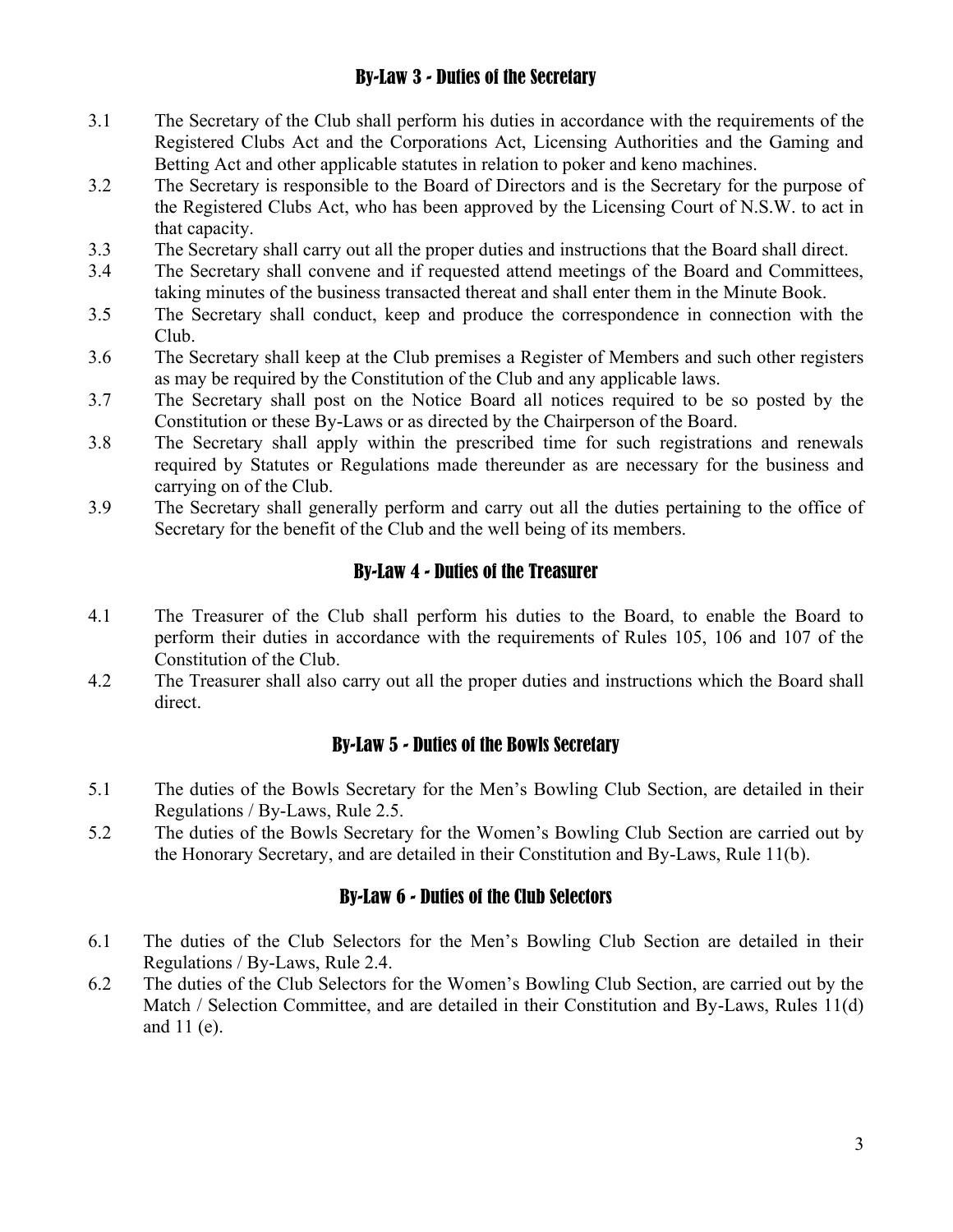## By-Law 7 - Entry to the Club

- 7.1 Members entering the Club are required to provide their membership details to the Secretary, Duty Officer, or other person in charge, upon request.
- 7.2 Persons whose membership has elapsed are not permitted to enter the Club other than as a guest or Temporary Member.
- 7.3 The staff member on duty is in charge of the Register of Guests and the Register of Temporary Members and is authorised to ensure that all guests and Temporary Members are entered in the book in accordance with By-Law - 9.1.
- 7.4 In case of any dispute or misunderstanding regarding entry to the Club the staff member will refer the matter to the Secretary or his representative present, who reserves the right to exclude any guest or Temporary Member.

## By-Law 8 – Dress

An acceptable attire list will be displayed on the Clubhouse Notice Board.

## By-Law 9 – Guests

- 9.1 A member bringing a guest into the Club shall sign his name in the Register of Guests against the name and full address of his guest and will be responsible for his guest's behaviour whilst the guest is on the premises.
- 9.2 No guests will be permitted to enter the premises in a state of intoxication.
- 9.3 Persons under eighteen (18) years of age will not be permitted in areas where poker machines are played.
- 9.4 Liquor shall not be sold, supplied or disposed of on the premises of the Club, to any person under the age of eighteen (18) years.
- 9.5 No guest shall be supplied with liquor on the premises of the Club, except on the invitation of, and in the company of a member.
- 9.6 A guest shall at all times remain in the reasonable company of the member who countersigned the entry in the Register of Guests in respect of that guest.
- 9.7 A guest shall not remain on the premises of the Club any longer than the member who countersigned the entry in the Register of Guests in respect of that guest.
- 9.8 The Secretary may refuse a guest of a member admission to the Club or require a guest of a member to leave the premises of the Club (or any part thereof) without giving any reason.

## By-Law 10 - Consumption of Liquor

- 10.1 Under no circumstances shall liquor be sold or supplied to any person under eighteen (18) years of age.
- 10.2 Guests under eighteen (18) years of age are only allowed in the non restricted areas of the Club.
- 10.3 Liquor shall only be consumed on the Club's licensed premises, or the Bowling Green surrounds, but not on the playing surface.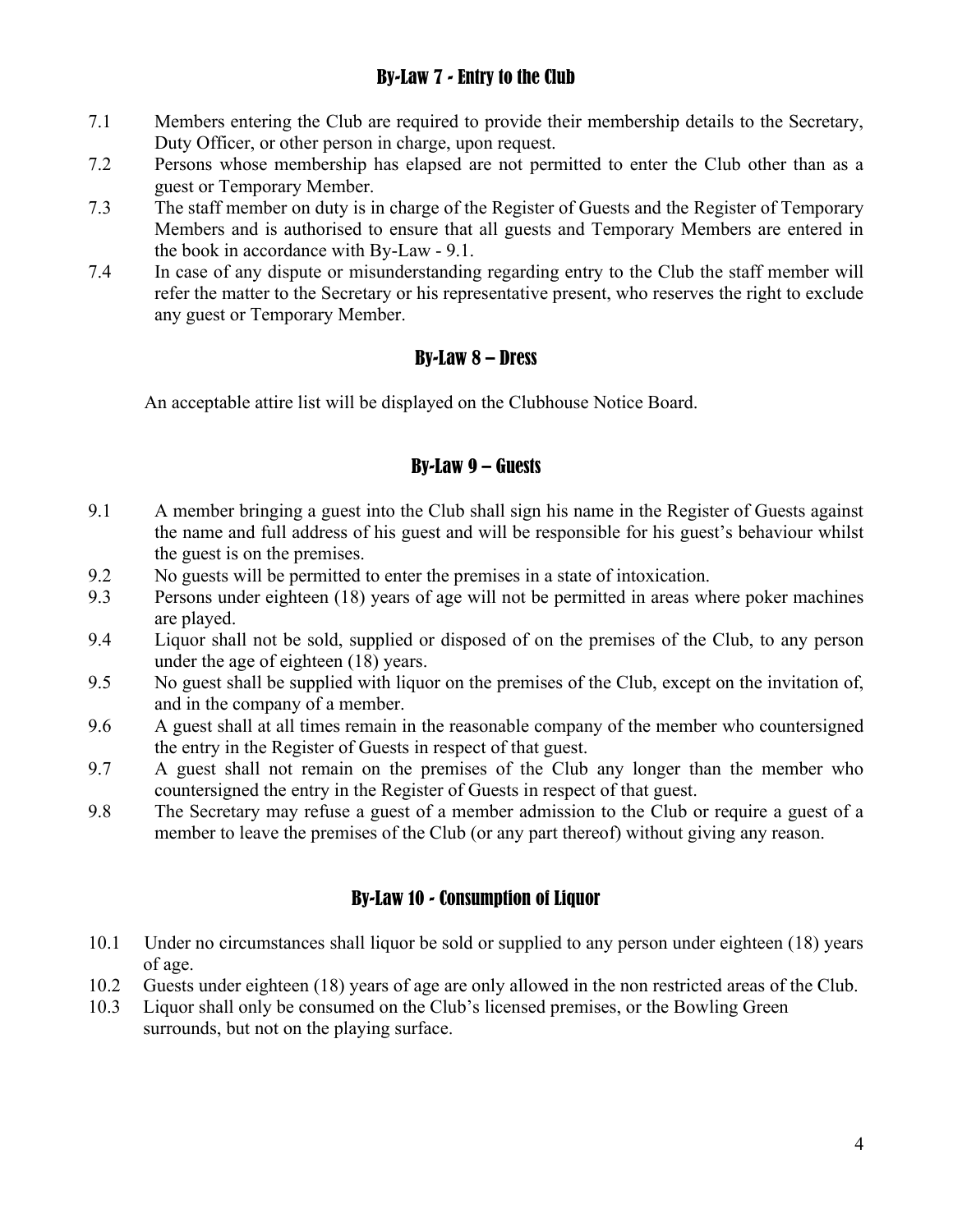#### By-Law 11 - Playing Poker Machines

- 11.1 No person under eighteen (18) years of age shall use or operate poker machines on the Club premises.
- 11.2 A poker machine may be reserved for a period of three (3) minutes only to allow a player to obtain change, etc.
- 11.3 Any member, who knowingly operates or manipulates a Club poker machine, in a fraudulent manner, will be dealt with by the Board.
- 11.4 Members are reminded that Rule 53(d) of the Constitution will be strictly enforced where the Board is satisfied that any guest is improperly operating a poker machine in the Club.
- 11.5 No staff on duty, or Duty Officer, is to operate poker machines on the Club premises.

## By-Law 12 - Club Property

- 12.1 Members will at all times take care of Club property and sporting equipment. Misuse of any Club property will be deemed to be conduct unbecoming of a member.
- 12.2 Members are not permitted to enter the Administration Office unless invited by a Director, Secretary, or Administration staff member.
- 12.3 Members will not use Club stationery or equipment unless for Club business and with the consent of the Secretary.
- 12.4 Members will not take away or remove Club property or sporting equipment of any kind without the authority of the Secretary.
- 12.5 Members are not permitted to enter the kitchen, cool room or go behind any bar without the permission of the Secretary.
- 12.6 A payphone is provided for the convenience of members and their guests in the entrance and all outgoing calls should be made on this facility. Members and guests should not use other Club telephones for outgoing calls without prior authority from the Secretary, senior employee on duty, or a Director.
- 12.7 Members will at all times regard the greens and environments as Club property and as such ensure that they do not cause damage to such property. Play and practice on the Club's greens will be at the discretion of, in order of authority, a member of the Green's Committee, or a member of the Board, or the Secretary, or a Management Committee member of the Men's or Women's Bowling Sections present.

## By-Law 13 – Conduct, Behaviour and Complaints

- 13.1 No betting or gambling, other than Club poker machines or keno machines, shall be permitted on Club premises.
- 13.2 All members shall conduct themselves in a proper manner in the precincts of the Club and its environments at all times. Members not observing this Rule may be asked to leave the Club premises by the Secretary, the senior employee on duty or an authorised employee of the Club. The member will be deemed to have engaged in conduct which is unbecoming of a member
- 13.3 All members visiting other Clubs are regarded a Ambassadors of this Club and any conduct which is likely to prejudice this Club or its name constitutes engaging in conduct which is unbecoming of a member.
- 13.4 Complaints by staff, members or guests concerning the conduct of members or guests must be made to the Secretary or his assistant.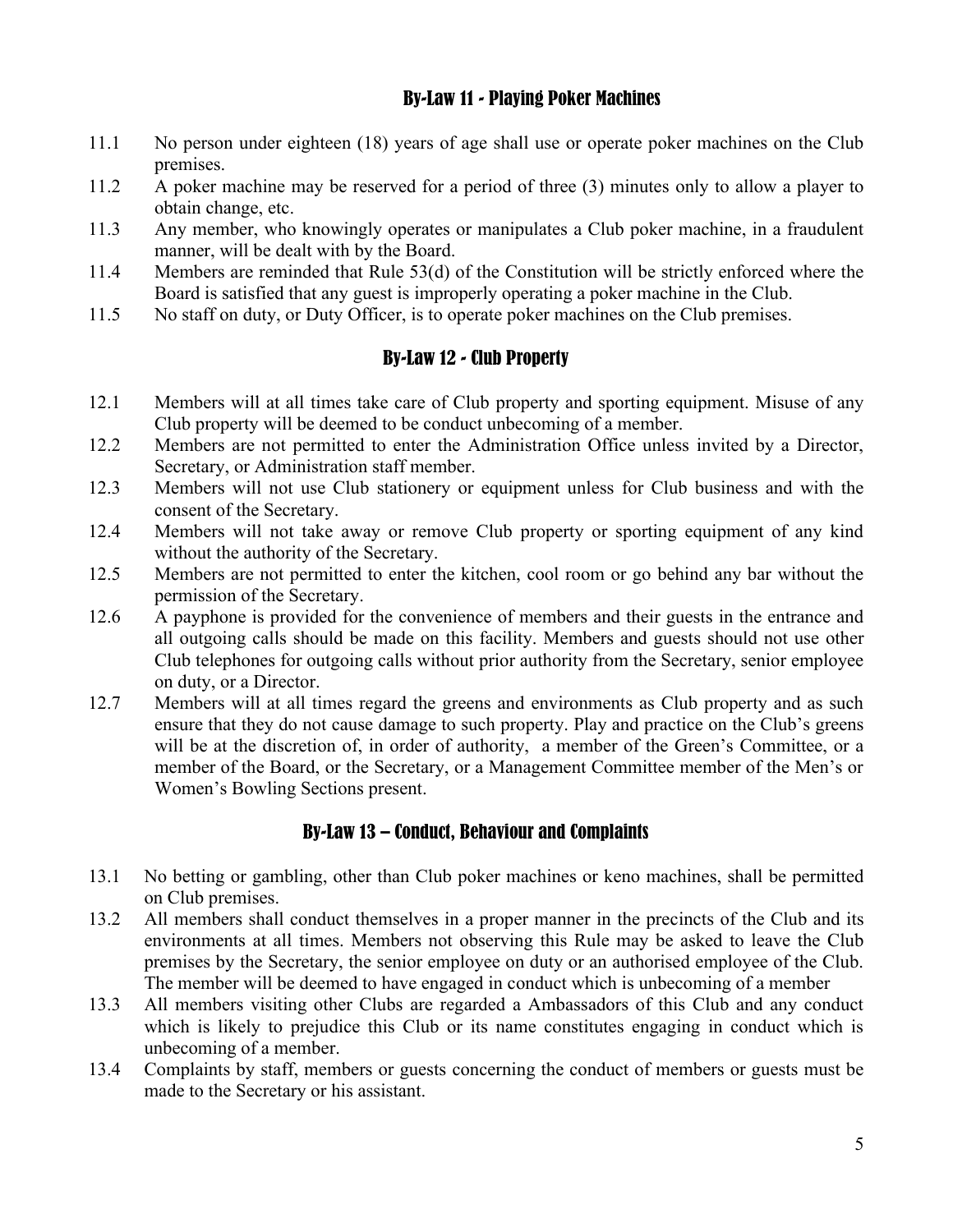13.5 In the event that any complaint or dispute regarding conduct or behaviour cannot be resolved satisfactorily at the time, the matter will be referred to the Board for determination.

#### By-Law 14 - Staff Control

- 14.1 The Chairperson is responsible for any disciplinary control of the Secretary and the Greenkeeper. Any complaints by any member of this Club against either of these members of the staff must be reported in writing to the Chairperson who with the Executive will conduct an enquiry in the presence of both the accused and the accuser and take whatever action he considers necessary. In the event of either party not being satisfied with the Executive's decision he may appeal to the Board for adjudication, whose majority decision will be final.
- 14.2 Any complaints against any other member of the staff must be reported to the Secretary or the Greenkeeper under whose control the particular staff member works, who will conduct an enquiry as above and report the result to the Chairperson.
- 14.3 Under no circumstances are members to take disciplinary action direct against any staff member or discuss the matter among other Club members. Any abuse of these By-Laws will constitute conduct which is unbecoming of a member.

#### By-Law 15 - Disciplinary Proceedings

- 15.1 Any breach of the Club By-Laws will be dealt with as an offence under Rule 46 of the Constitution.
- 15.2 Any member who commits an offence under the Constitution or these By-Laws and is cited to appear before the Board shall, if so directed by the Board, be suspended from all rights and privileges as a member of the Club until such time as he appears before the Board of Directors, or for five weeks, whichever is the sooner.
- 15.3 Any question as to the interpretation or application of these By-Laws will be submitted in writing to the Secretary who will forthwith submit same to the Board of Directors.
- 15.4 Where any of the By-Laws are inconsistent with any provisions of the, Gaming and Betting Act, the Corporations Act or the Registered Clubs Act, the Acts shall prevail.
- 15.5 The onus shall be placed on every member to make himself at all times acquainted with the Constitution and By-Laws of the Club.
- 15.6 Copies of the Constitution and By-Laws shall be available for inspection by any member through arrangement with the Secretary.

#### By-Law 16 - Cashing of Cheques

- 16.1 No credit will be given.
- 16.2 A limit of cashing of members' personal cheques on any one day is four hundred (400) dollars.
- 16.3 The above By-Law 16.2 shall apply to guests and Temporary Members and Honorary Members cheques providing they are endorsed by a member sponsor, together with his membership number, and who shall accept full responsibility for the full amount of the cheque should it not be honoured by the Bank.
- 16.4 Any member, tendering a cheque that is dishonoured by the Bank shall appear before the Board with an explanation.
- 16.5 Personal cheques will also be accepted for payment of Member Subscriptions and the purchase of tickets for functions.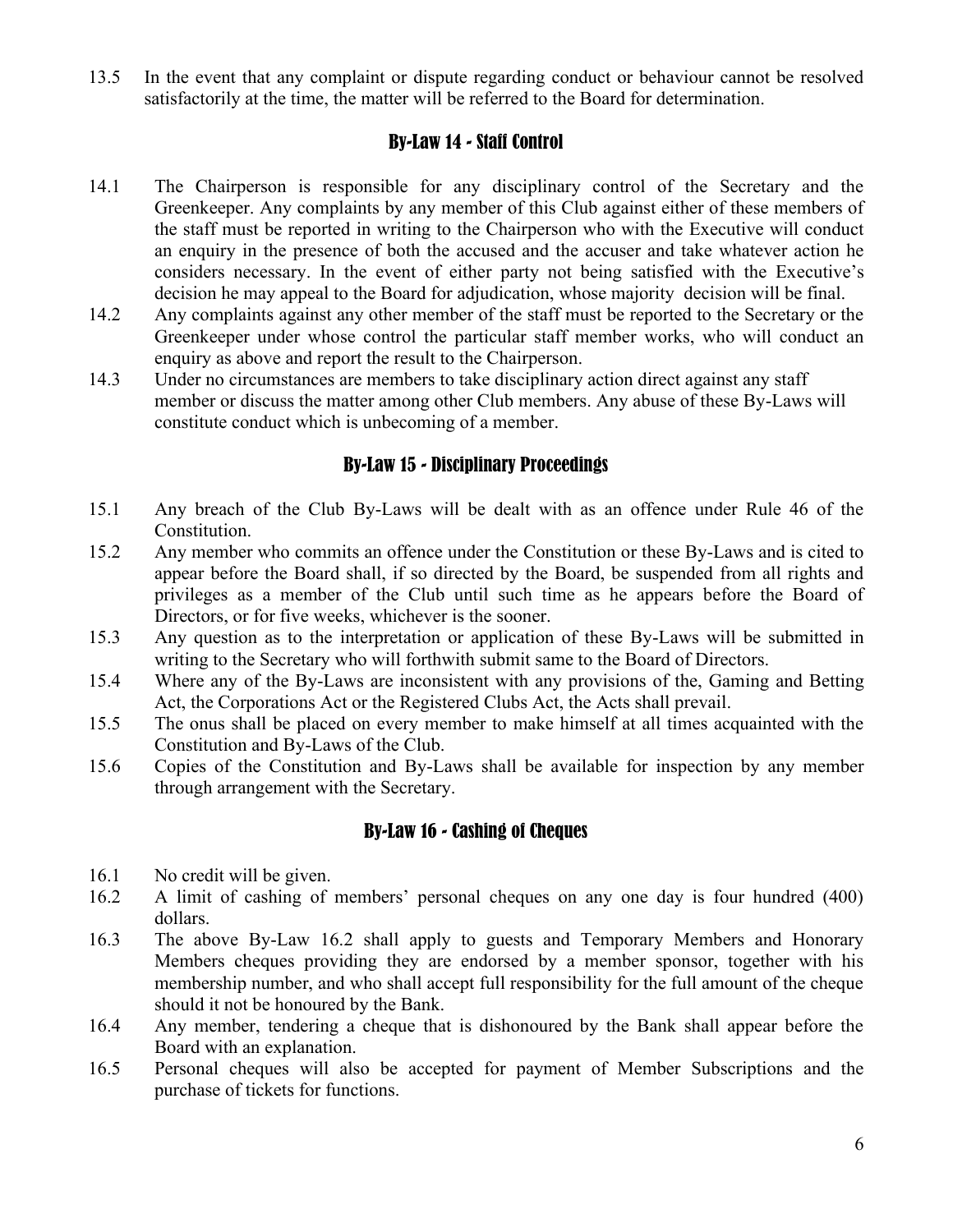#### By-Law 17- Function Room / Auditorium

- 17.1 The Secretary is responsible for the management, organisation and control of the Function Room / Auditorium activities.
- 17.2 All enquiries for the use, for whatever type of function, are to be made to the Secretary or his assistant.
- 17.3 Members of the Club are to respect the privacy of groups hiring the Function Room/ Auditorium.

#### By-Law 18 - Reimbursement of Expenses

Reimbursement of reasonable out of pocket expenses may be paid to any member acting in an official capacity as the Board may from time to time determine.

## By-Law 19- Car Parking

- 19.1 Members will at all times park their cars correctly in the Club's car park area, enter and leave in a careful manner.
- 19.2 Members shall not park their cars in those areas designated for use by Directors,
- 19.3 Members who park in nearby streets are requested to observe parking regulations and are not to park their cars across driveways of nearby properties.
- 19.4 When a member is called to the Club office regarding the parking of his car, he will forthwith carry out any instructions given to him by the senior staff member.
- 19.5 Members shall refrain from undue noise and any other unnecessary disturbance whilst leaving the Club premises or parking area. Members are reminded that they are responsible for their guest's behaviour in this regard.

#### By-Law 20 - Prohibition of Canvassing

- 20.1 Except with the consent of the Board or Secretary no person shall canvas for any purpose, dispose of raffle or other tickets or solicit donations or subscriptions for any object or institution in or upon the Club premises.
- 20.2 No pamphlet notice or other material shall be displayed or exhibited in or upon the Club premises without the prior approval of the Secretary, or the Chairperson, or in the absence of both of these persons, the Duty officer.

## By-Law 21 - Posting of Notices

No paper, notice or placard, written or printed, shall be exhibited in the Clubhouse, without the sanction of the Secretary.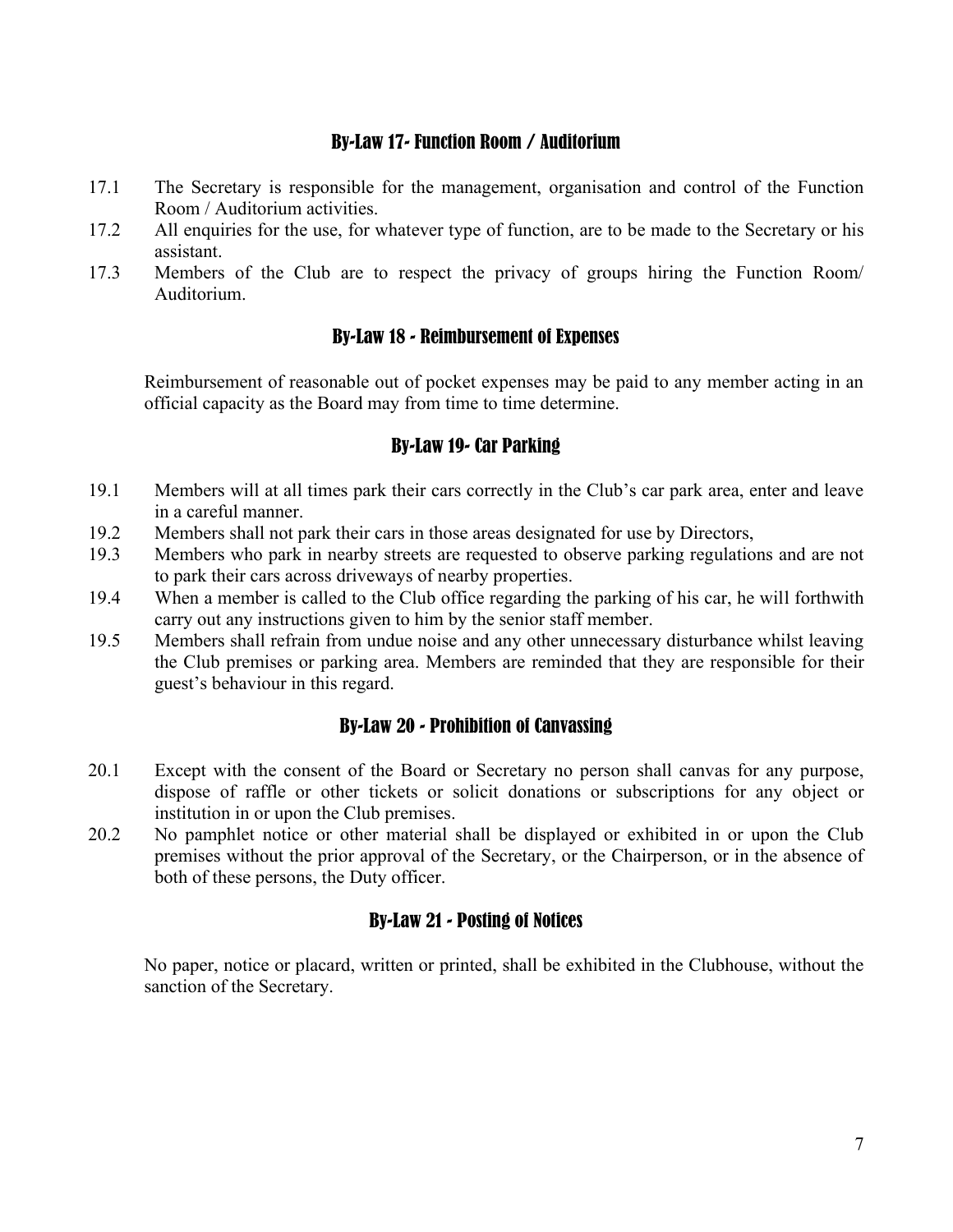#### By-Law 22 - Conduct of Special and Annual Meetings

- 22.1 At the commencement time of the Meeting members shall promptly enter the meeting room and sign the attendance register.
- 22.2 At any opportune time during the Meeting, the Chairperson may at his discretion declare a recess.

## By-Law 23 - Club Lockers

- 23.1 Members shall be given the use of lockers, as available, for an annual fee of \$5.00. Members may be called upon to pay in advance, as the Board shall prescribe.
- 23.2 Lockers shall be allocated to members in order of receipt of application, and shall be under the control of the Secretary.
- 23.3 Locker keys always remain the property of the Club.
- 23.4 Neither the Club nor its Officers shall be liable for any loss or damage to bowls or any other property left by members in lockers or in any part of the Club premises. Keys are not unique to a single locker

#### By-Law 24 - Club Uniforms

- 24.1 Club Uniform for Men Refer to R.N.S.W.B.A. By-Laws.
- 24.2 Club Uniform for Women Refer to N.S.W.W.B.A. State Uniform Code.

#### By-Law 25 - Control of Greens and Games

- 25.1 The laws of the Australian Bowls Council and the Conditions of Play of the Royal New South Wales Bowling Association shall be enforced in all games played on the Club's greens where such Laws and Conditions are applicable.
- 25.2 There shall be no play on the greens or any portion thereof if at any time, in order of authority, a member of the Greens Committee, or a member of the Board, or the Secretary, or a Management Committee member of the Men's or Women's Bowling Section present decides that conditions are such that play would damage the greens.

## By-Law 26 – Extreme Weather Policy

In the interests of the safety and comfort of members and guests at Castle Hill Bowling Club Limited, the Board has established the following 'Extreme Weather Policy'.

Responsibility for implementation is delegated to the respective Men's or Ladies' Controlling Body (Bowls Co-ordinators) for all organised bowls games. Outside of these times, it is the responsibility of the Secretary Manager (or senior staff member on duty) to implement this policy.

Notwithstanding this policy, the Controlling Body or Secretary-Manager has authority, where there is concern for the health and well-being of members and guests, to stop play on the greens at any time.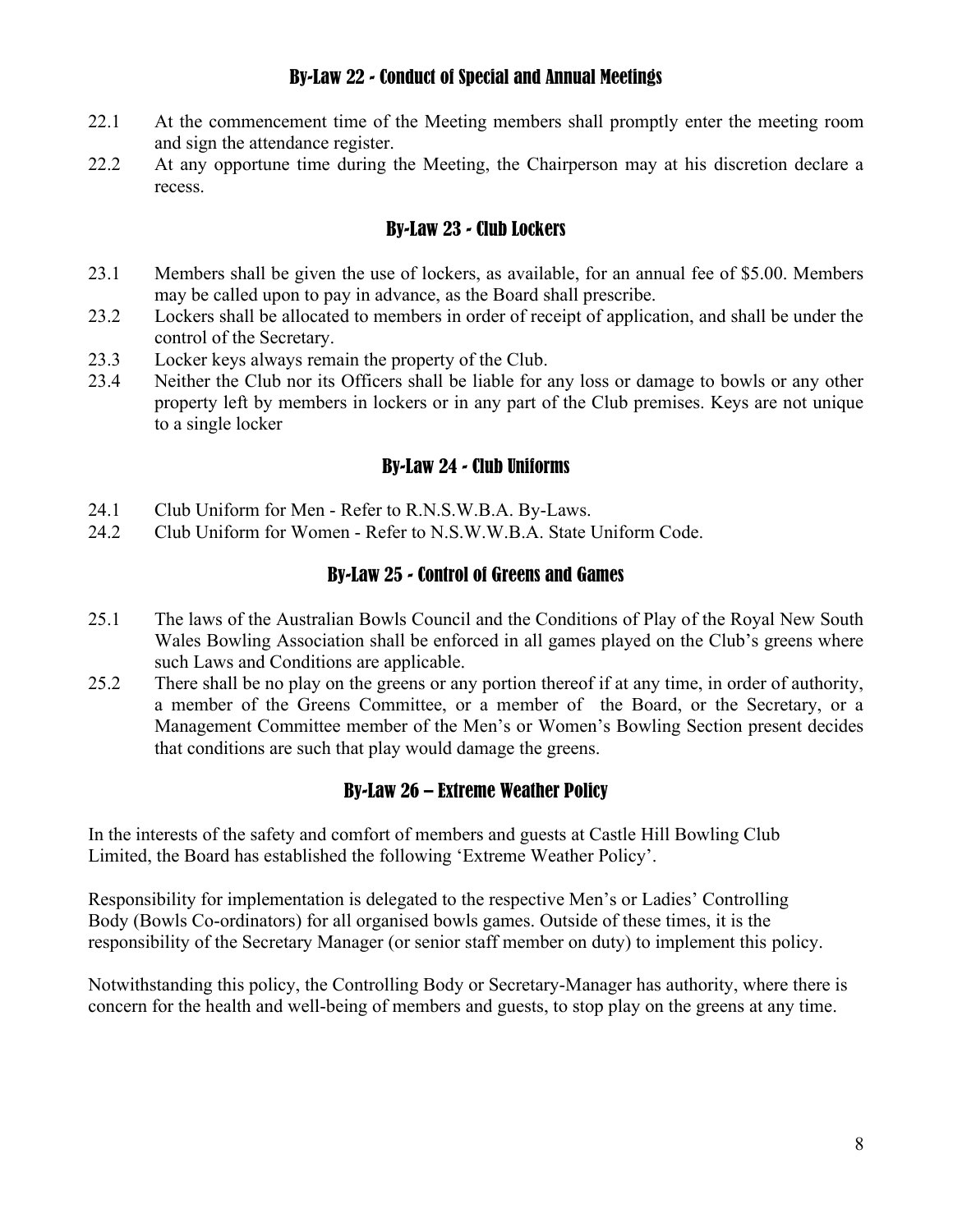## **Heat**

Using the Steadman Apparent Temperature Index (Australian Bureau of Meteorology) which considers the ambient air temperature as well as relative humidity to determine a comfort level, when the index reaches a level of 40, the Board has determined that the greens are to be closed.

|          |                  | Apparent temperature (AT) from temperature and relative humidity - after Steadman 1994 |          |     |      |     |                               |     |      |     |       |      |      |     |                  |             |     |       |     |         |     |             |     |               |       |    |       |       |       |       |    |       |
|----------|------------------|----------------------------------------------------------------------------------------|----------|-----|------|-----|-------------------------------|-----|------|-----|-------|------|------|-----|------------------|-------------|-----|-------|-----|---------|-----|-------------|-----|---------------|-------|----|-------|-------|-------|-------|----|-------|
|          |                  |                                                                                        |          |     |      |     |                               |     |      |     |       |      |      |     | Temperature (°C) |             |     |       |     |         |     |             |     |               |       |    |       |       |       |       |    |       |
|          |                  | 20                                                                                     | -21      |     |      |     | 22 23 24 25 26 27 28 29 30 31 |     |      |     |       |      |      | -32 | -33.             | 34 35 36 37 |     |       |     |         |     | 38 39 40 41 |     |               | 42 43 |    | 44 45 |       | 46 47 | 48 49 |    | -50   |
|          |                  | 16                                                                                     | 17       | 18. | 19   | 20  | -21                           | 22  | -23  | -24 | 25.26 |      | -27  | -28 | 29               | -30.        | -31 | 32 33 |     | -34-35. |     | -36         | -37 | 38.           | -39.  | 40 | -41   | 42    | 43.   | 44    | 45 | -46   |
|          | 5                | 16                                                                                     |          | 18  | 19   |     |                               |     | 23   | -24 | 25    | 26   | 28   | 29  | ЗΩ               | 31          | 32  | 33    | 34  | 35      | 36. | 37          | 38  | 39            | 40.   |    |       | 44    | 45    | 46.   | 47 | -48   |
|          | 10               | 17                                                                                     | 18       | 19  |      |     |                               | 23  | 24   | 25  | 26.   | -27  | 28.  | 29  | 31               | 32          | -33 | -34   | 35. | 36.     | -37 | 38.         | -39 | 41            | 42    | 43 | 44    | 45    | 46    | 48    |    | 49 50 |
|          | 15               | 17                                                                                     | 18       | 19  |      |     |                               |     | 25   | 26  | 27    | 28   | 29   | ЗΩ  | 31               | 33          | -34 | -35   | 36. | -37     | -38 | 40          | 41  | 42            | 43    | 45 |       |       | 48    | 50.   |    |       |
|          | 20               | 17                                                                                     | 18       | 20. | -21  | -22 | 23                            | -24 | -25  | -26 | 28.   | -29. | .30. | -31 | -32.             | -33.        | -35 | -361  | -37 | 38      | AΠ  |             |     | 43            |       |    |       | 49 50 |       |       |    |       |
|          | 251              |                                                                                        | 18 19 20 |     | -21  |     | 24                            | 25  | 26   | 27  | 28.   | -29  | -31  | -32 | 33               | 34          | 36  | -37   | 38  |         |     |             |     | 45            |       | 48 | -49   |       |       |       |    |       |
| 8        | 301              | 18 19                                                                                  |          | -21 | -22. | -23 | -24                           | -25 | -26. | -28 | -29   | -30  | -31  | -33 | 34               | 35          | 37  | 38    | 39  |         |     |             |     |               | 48    | 49 |       |       |       |       |    |       |
|          | 35 I             | 19.                                                                                    | -20.     | -21 | 22   | 23  | 25                            | -26 | -27  | -28 | 30.   | -31  | 32   | 34  | 35               | 36          |     |       |     |         |     |             |     | 48.           | -49   |    |       |       |       |       |    |       |
| Humidity | 401              | 19.                                                                                    | -20 -21  |     | -23. | -24 | 25.                           | -26 | 28   | 29  | ЗΩ    | 32   | 33   | 34  | 36               | 37          | 39  |       |     |         |     |             |     | -49           |       |    |       |       |       |       |    |       |
|          | 45               |                                                                                        | 19 21 22 |     | -23  |     | 26                            |     | 28   |     | 31    | 32   | 34   | 35  | 37               | 38          |     |       |     |         |     |             | 49  |               |       |    |       |       |       |       |    |       |
|          | <b>50</b>        | 201                                                                                    | -21      | 22  |      | 76  | 26                            | 28  | 29   |     |       | 33   | 35.  | 36  | 38               | 39          |     |       |     |         |     | 49          | 50  |               |       |    |       |       |       |       |    |       |
| Relative | 551              | 20                                                                                     | -22      | 23  |      |     |                               | 28  |      |     |       | 34   | 35   | 37  | 38               |             |     |       |     |         |     | -50         |     |               |       |    |       |       |       |       |    |       |
|          | 601              | 21                                                                                     | -22.     | 23  | 25   |     |                               | 29  |      |     | ж     | 35   | 36   | 38  | 39               |             |     |       |     | 48      | -49 |             |     |               |       |    |       |       |       |       |    |       |
|          | 65 I             | 21                                                                                     | 22.      | -24 | 25   |     | 28                            | 29  | ы    | 32  | 34    | 35   | 37   | 39  |                  |             |     | 45    |     | 49      |     |             |     | AT above 50°C |       |    |       |       |       |       |    |       |
|          | 701              | 21                                                                                     | 23.      | -24 | -26  |     | 28                            | зп  |      | 33  | 35    | 36   | 38   | 39  |                  | 43          |     |       |     | 50      |     |             |     |               |       |    |       |       |       |       |    |       |
|          | 751              | 22                                                                                     | 23       | 25  | -26  | 28  | 29                            | 31  | 32   | 34  | 35    | 37   | 38   |     |                  |             |     |       | 49  |         |     |             |     |               |       |    |       |       |       |       |    |       |
|          | 801              | 22.                                                                                    | -24      | 25  |      |     |                               |     |      |     | 36    | 38   | 39   |     |                  |             |     | 48    | -50 |         |     |             |     |               |       |    |       |       |       |       |    |       |
|          | 85 I             | 23                                                                                     | 24       | 26  |      | 29  | 30                            | 32  | 33   | 35  | 37    | 38   |      |     |                  | 45          |     | -49   |     |         |     |             |     |               |       |    |       |       |       |       |    |       |
|          | 901              | 23                                                                                     | -25      | 26  |      |     |                               |     |      | 36  | 37    | 39   |      |     |                  |             | 48  | 50    |     |         |     |             |     |               |       |    |       |       |       |       |    |       |
|          | 951              | 23                                                                                     | 25       | 26  | 78   | ЗΓ  |                               | 33  | 35   | 36  | 38    |      |      |     | 46               |             | 49  |       |     |         |     |             |     |               |       |    |       |       |       |       |    |       |
|          | 100 <sup>1</sup> | 24                                                                                     | -25      | -27 | 29   | 30  | -32.                          | -33 | -35  | -37 | 39    | -41  | 42.  | -44 | 46               | 48.         | -50 |       |     |         |     |             |     |               |       |    |       |       |       |       |    |       |

Legend: Red values, apparent temperature above air temperature; blue values, apparent temperature below

For all organised games, the apparent temperature will be calculated immediately prior to the start of the game and then on a half hourly basis throughout the game. Should the index reach 40, an announcement will be made that the green will close at the conclusion of the end being played.

#### **Lightning**

Should there be lightning strikes that appear to be within a radius of 2 kilometres of Castle Hill Bowling Club, the Board has determined that the greens are to be closed.

**Resumption of play** in organised games will be determined by the Controlling Body.

## By-Law 27 – Bowls

- 27.1 Games under the control of the Men's Bowling Club are played under their Conditions of Play
- 27.2 Games under the control of the Women's Bowling Club are played under their Conditions of Play.

#### By-Law 28- Replacement of Equipment

- 28.1 It is the responsibility of the Castle Hill leads on Bowls day to place mats and jacks in the proper receptacle after completion of play.
- 28.2 The onus is on all members to see that mats and jacks are placed in the proper receptacle after roll-ups.
- 28.3 On all occasions the onus is on all members to see that all blinds and sunshades are returned to their original position.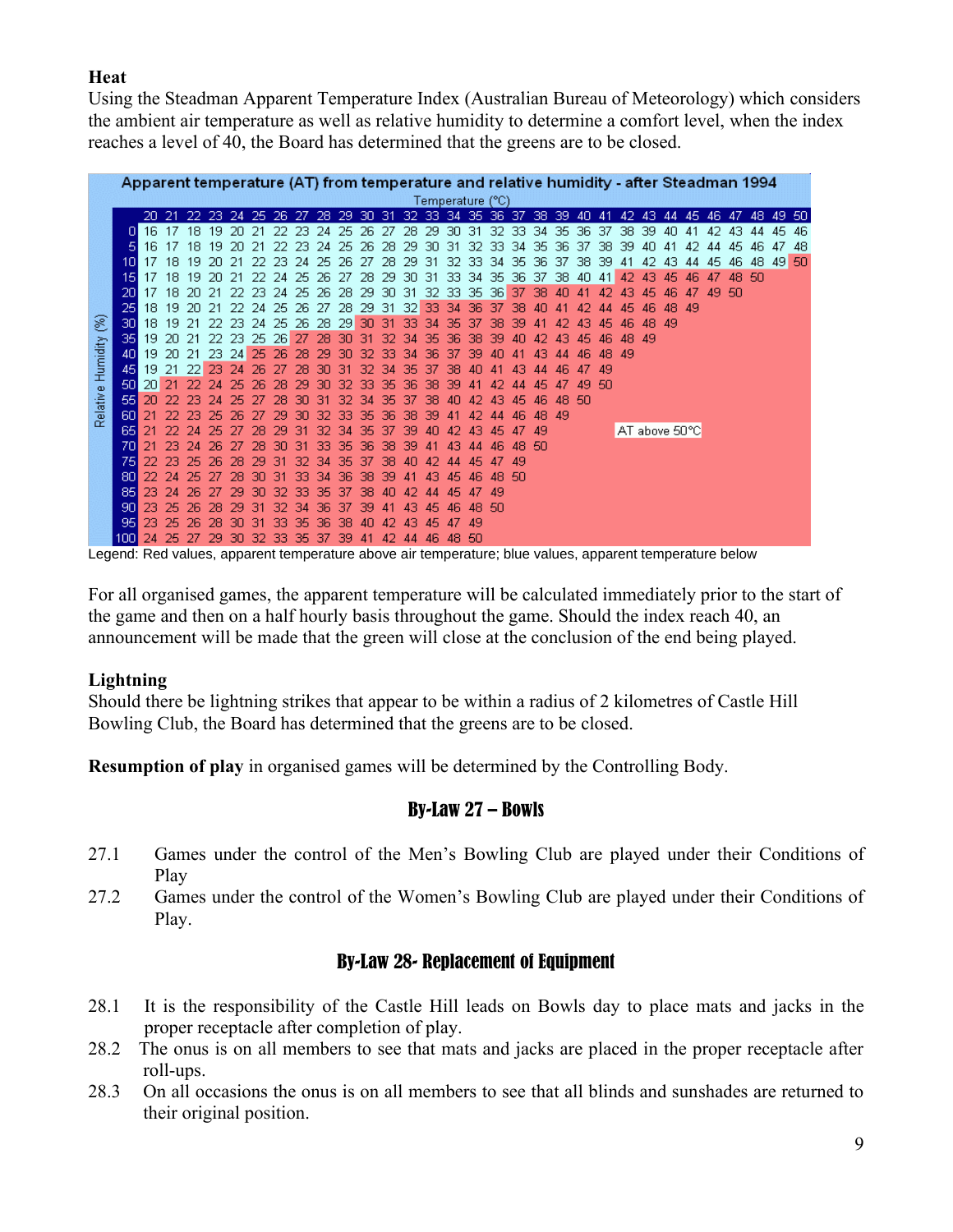## By-Law 29 - Use of greens

#### **1. WEEKLY BOWLS PROGRAMME**

The respective management committees of the Men's and Women's Bowling Clubs will have full discretion as to the format and dress requirements of organised events played on their designated days. Designated days and times are allocated as follows:

MONDAY: Greens closed all day. No bowling permitted. TUESDAY: Designated to Men's Bowling Club 1 PM Mixed Event – full members only. WEDNESDAY: Designated to Men's Bowling Club 1 PM Men's Event – full members only. THURSDAY: Designated to Women's Bowling Club 9 AM Women's Event – full members only. FRIDAY: Organised under the control of Club Limited 5.30 PM Twilight Bowls – Mixed Event , open to full members and social bowling members. SATURDAY: Designated to Men's Bowling Club 1 PM Men's Event – full members only. SUNDAY: Designated to Men's Bowling Club 9 AM Mixed Event – full members only. **Note:** This programme may be varied by the Men's Management Committee in order to accommodate public holidays and special events.

#### **2. CLUB CHAMPIONSHIPS**

Men's Championship events will be conducted on weekends in accordance with the annual Bowls Calendar for Men's and Mixed events.

Women's Championship events will be conducted on Thursdays, however lady members unable to play on Thursdays due to work commitments will be permitted to play on weekends subject to the prior approval of the Men's Bowls Secretary that green space is available.

Mixed Championship events will generally be conducted on Sunday afternoons, in accordance with the annual Bowls Calendar for Men's and Mixed events and under the Men's Bowling Club Conditions of Play.

**Note:** Additional playing times outside of those detailed above may be determined by the Men's Bowls Secretary. Alternative playing times for a specific game or games may be permitted subject to the approval of the Men's Bowls Secretary and the respective Match Committee, in accordance with the respective Conditions of Play.

29.1 Unless otherwise determined, roll-ups will be permitted at the following times:

| Monday:    | Bowling not permitted. Greens closed for maintenance.           |
|------------|-----------------------------------------------------------------|
| Tuesday:   | Between 10am and 12 noon, and after bowls event – until dusk or |
|            | closing time.                                                   |
| Wednesday: | Between 10am and 12 noon, and after bowls event – until dusk or |
|            | closing time.                                                   |
| Thursday:  | After bowls event – until dusk or closing time.                 |
| Friday:    | From 12 noon - until 5pm.                                       |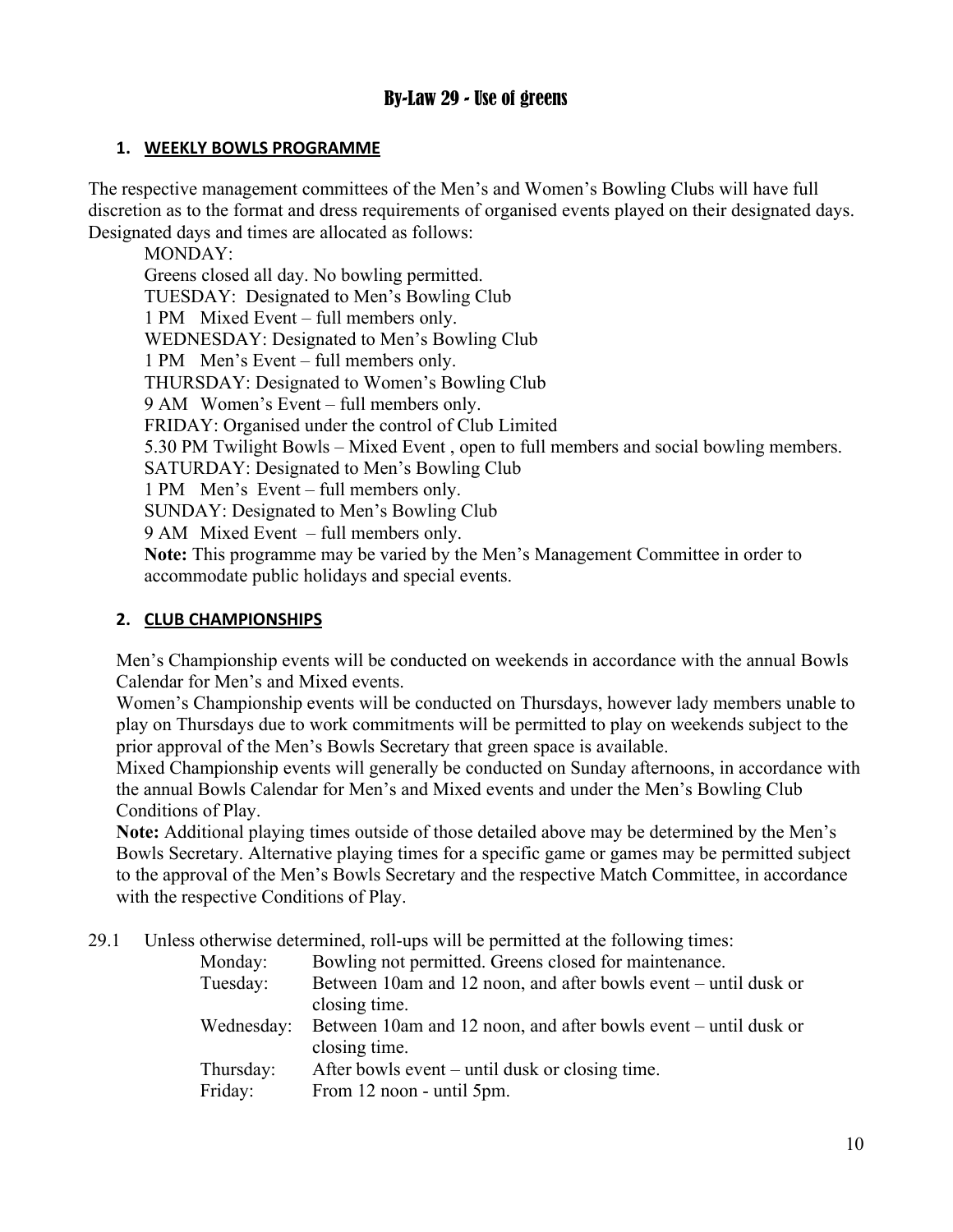Saturday: From 10.00AM - until 12 noon, and after bowls event – until dusk or closing time. Sunday: From 1PM - until noon dusk or closing time, subject to competition events.

- 29.2 Approved footwear must be worn, otherwise bare feet will be permitted.
- 29.3 Any equipment used must be returned when finished.
- 29.4 No beverages are permitted on greens surface.
- 29.5 Greenkeepers instructions on Roll-ups Notice Board must be followed regarding which green and direction to be used at all times and without exception.
- 29.6 In the lead up to the start of, and during, Men's Pennants, practice for Pennant Players will be allowed on the best available green on all days, except Monday. In addition, pennant practice on Thursday afternoons will be north/south on both greens.

#### By-Law 30 - Suggestions / Complaints

- 30.1 The Board welcomes constructive suggestions to improve the operation of the Club.
- 30.2 All suggestions or complaints should be in writing and delivered to the Secretary or placed in the suggestion box.
- 30.3 The Secretary shall table at the next Board Meeting any notice received in accordance with these By-Laws.

#### By-Law 31 - Club Championships and Competitions

- 31.1 The Club shall provide each year a medal, trophy or prize-money, as determined by the Management Committee of the Men's Bowling Club, for the winner/s in a:
	- (i) Major Singles Championship
	- (ii) Major Singles Championship runner-up
	- (iii) Pairs Championship
	- (iv) Triples Championship
	- (v) Fours Championship
	- (vi) Minor Singles Championship
	- (vii) Rookies Championship
	- (viii) Major/Minor Pairs Championship
	- (ix) Mixed Pairs Championship
	- (x) Mixed Fours Championship
	- (xi) Club-Man of the Year Award
	- 31.2 To decide the Championships of the Club, any Bowling, Associate Bowling, or Junior member may enter for such competitions and play therein, except that any such member who has already played during the current season in any of the above mentioned competitions for any other Club in the Association shall not be eligible to play in the Club Championships, unless he complies with the relevant Conditions of the Association.
	- 31.3 The Board may accept trophies or prizes for competition under such regulations as it may determine and subject to the conditions imposed by the donors.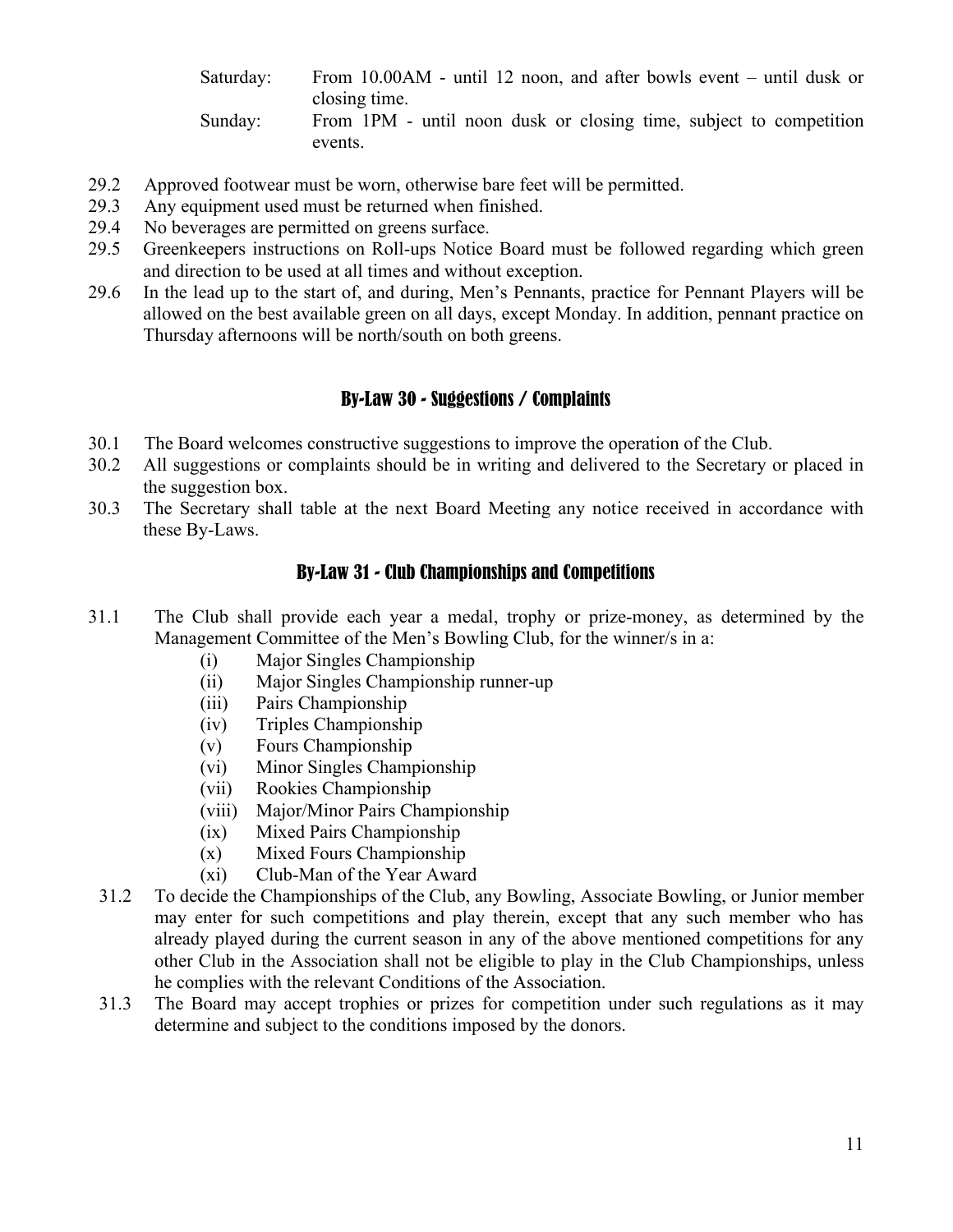#### By-Law 32 - Bowling Sections (or Clubs)

- 32.1 All Bowling Members, Associate Bowling Members and Junior Bowling Members shall be deemed to be members of the Bowling Sections of the Clubs known as The Castle Hill Men's Bowling Club and the Castle Hill Women's Bowling Club.
- 32.2 The members of each Bowling Section shall elect from their numbers a Management Committee which shall consist of the Office Bearers as determined by the respective Management Committee as appropriate to meet the requirements of their Bowling Section
- 32.3 The Board may delegate to the Management Committees of the Bowling Sections such powers as the Board may from time to time think fit in relation to the activities of the Bowling Sections and any such delegation may from time to time be revoked or altered,
- 32.4 The Bowling Sections may with the approval of the Board (such approval not to be unreasonably or arbitrarily withheld), and The Royal New South Wales Bowling Association or the New South Wales Women's Bowling Association adopt Constitutions to regulate the sporting and other activities of the Bowling Sections provided that in the event of any inconsistency between such Constitutions and the Constitution of the Club then the Constitution of the Club shall prevail.
- 32.5 It is the intention of the Board that the Bowling Sections shall (subject to the obligations of the Board to foster and maintain the best interest of the Club) be given maximum autonomy in the conduct of the sporting and social affairs and activities of its members and to this end the Management Committees of the Bowling Sections shall be entitled, if the Board approves, to manage the financial affairs of that Section including the keeping of bank accounts in the name of the Bowling Section, the charging of fees in addition to fees payable to the Club and the conducting of fund raising activities provided that:
	- (i) The Management Committee shall supply to the Board a monthly statement of receipts and payments of the Bowling Section.
	- (ii) The financial records of the Bowling Sections shall be made available annually for audit by the Club's auditor.
	- (iii) Any funds of the Bowling Sections in excess of reasonably foreseeable needs of that Section shall upon request, be paid to the Board and become part of the general funds of the Club.
	- (iv) The Management Committee of the Bowling Sections shall supply a copy of the annual financial accounts of that Section to the Board prior to presentation of such accounts to members of the Bowling Section and the Board shall include in the financial accounts of the Club such information relating to the financial affairs of the Bowling Section as the Board or the auditor may consider appropriate.
	- (v) No monies shall be invested on behalf of the Bowling Sections otherwise than with a bank or with a building society of trustee status, without the prior approval of the Board.
	- (vi) No amount in excess of \$1,000 shall be invested on behalf of the Bowling Section without the prior approval of the Board.
- 32.6 The Board specifically reserves the sole right and power to employ persons (whether on a fulltime, part-time or casual basis) in connection with all activities of the Club including the activities of the Bowling Sections.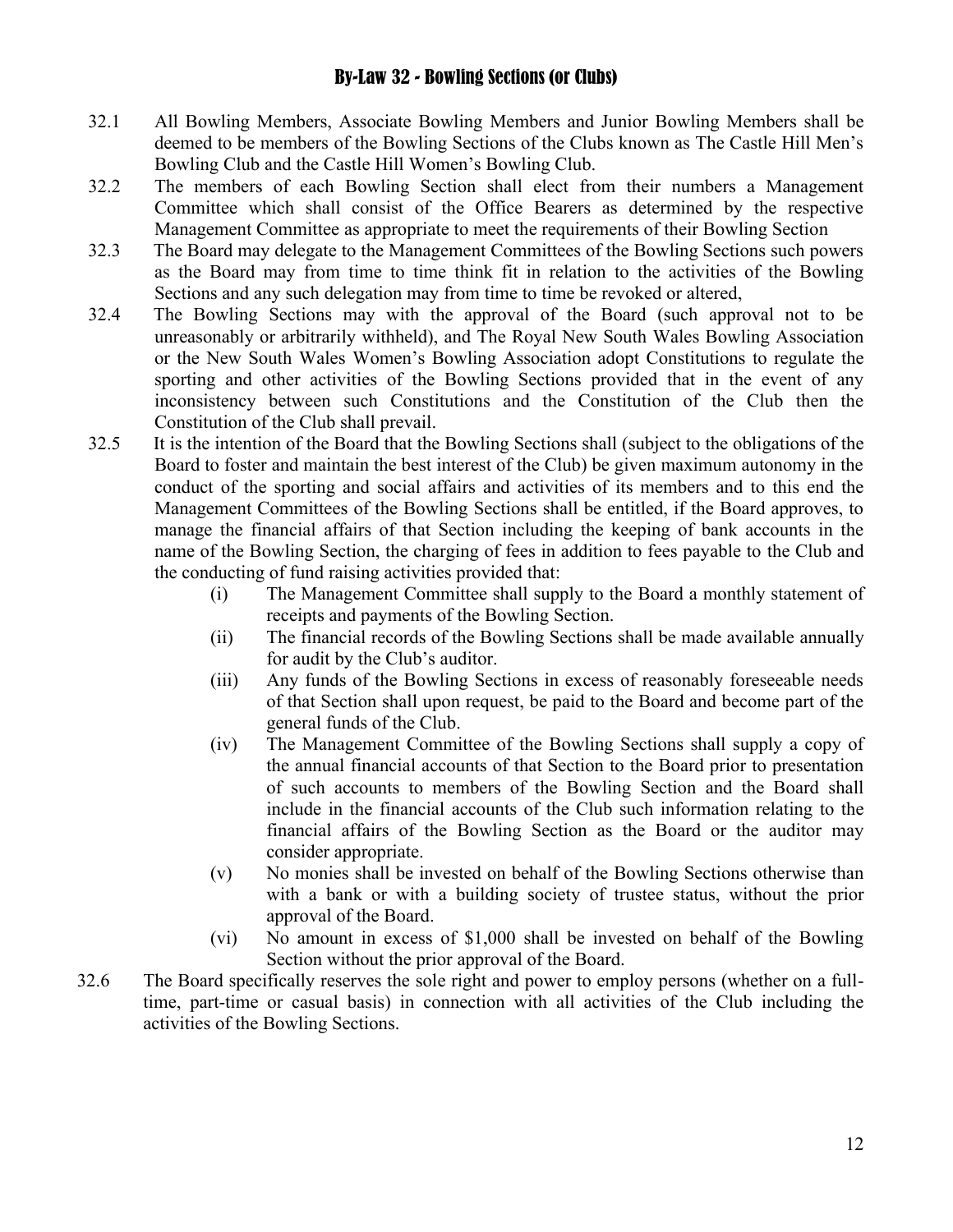## By-Law 33 – Social Bowling Members (playing privileges)

- 33.1 The Board has defined the playing privileges of Social Bowling Members to be as follows:
	- (i) During all initial coaching lessons and subsequent one-on-one follow up coaching lessons, access to the greens will be at no charge to the member.
	- (ii) Subsequent use of the greens in the playing of a match is restricted to non bowling club games only. This covers Friday night twilights, and other Club Ltd organised social events. The match fee charged will be the relevant match fee as set by the Board.
	- (iii) Access to the greens for roll-ups will incur a fee to be paid for greens use. Permission to utilize the greens for a roll-up must be sought from a bowling club official (or Club Ltd staff member in the event of a bowling club member not being available). This fee will be set at \$5.00.
	- (iv) Where a roll-up incorporates the use of the score boards this will be deemed to be a game and the relevant match fee will be payable by each member.